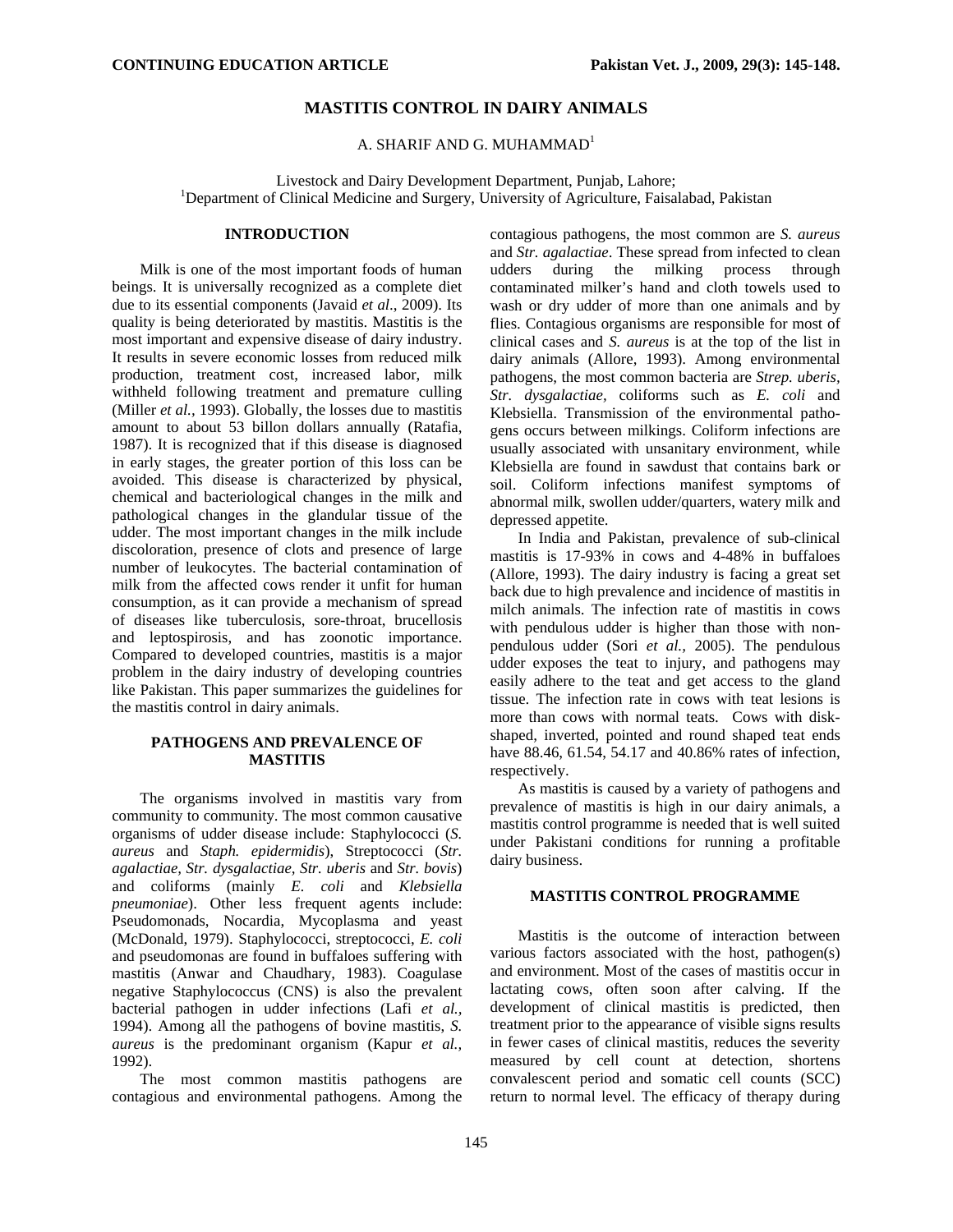non-lactating period is better than during lactation. Conventional treatment is the use of antibiotic therapy, although alternatives including herbal and homeopathic approaches assume some importance. The early treatment of mastitis gives better prospect for elimination of bacteria (Milner *et al.,* 1997).

Mastitis cannot be totally eliminated form a herd, the incidence can be held to a minimum. However, advances in detection systems have not produced effective cow-side methods to achieve this better care. All dairy animals usually have a period of 6-10 weeks prior to calving (usually annually) as a dry or resting period, a non-lactating phase. At this time, the cow remains susceptible to new intra-mammary infections, especially soon after the 'drying off' or cessation of milking, and around calving (Hillerton and Berry, 2005).

The dry cow treatment with antibiotics showed a prophylactic benefit of 82% reduction in the rate of new intra-mammary infections in the dry period and higher rate of eliminating infections than treating in lactation (Smith *et al.,* 1967). The mastitis control plans can reduce the duration of existing infections and reduce the likelihood of new infection by managing exposure and means of transmission.

Early diagnosis of sub-clinical mastitis with reliable tests facilitates successful treatment and control. The key elements in the control of mastitis include: sound husbandry practices and sanitation, post milking teat dip, treatment of mastitis during nonlactating period, and culling of chronically infected animals. *Str. agalactiae* can be eradicated from dairy herds with effective mastitis control practices, including teat dipping and dry animal therapy. *Str. agalactiae* may live almost anywhere; in the udder, rumen, and faeces and in the barn, they can be controlled with proper sanitation and moderately susceptible antibiotics.

Environmental mastitis is caused by organisms such as *E. coli* which do not normally live on the skin or in the udder but enter the teat canal when the cow comes in contact with a contaminated environment. The primary reservoir of environmental pathogens is the cow's environment, housing, bedding, etc. Incidence of environmental mastitis may occur at any time, from any source in the cow's surroundings, although the rate of infection is higher in dry period, especially during two weeks following dry off, and two weeks prior to calving. Infections acquired during this period may persist up to the following lactation. The mammary gland is particularly susceptible to clinical environmental infection in the peri-parturient and early lactation period. Cases of environmental mastitis rarely exceed 10% of the total mastitis cases in the herd. The most important environmental mastitis pathogens include: gram-negative bacteria (such as *E. coli* and Kebsiella spp.) and Strept. spp. (such as *Str. uberis* and

*Str. dysgalactiae*). Control of environmental mastitis can be achieved by reducing the number of bacteria to which teat is exposed. The animal environment should be as clean and dry as possible. The animals should have no access to manure, mud or pools of stagnant water and calving area must be clean. Post milking teat dip with a germicidal is recommended. Control of environmental mastitis during dry period, using either germicidal or barrier dips, have been unsuccessful. Proper antibiotic therapy for all quarters of all animals at drying off helps to control environmental streptococci during early dry period. The mastitis caused by environmental pathogens cannot be eradicated from a dairy herd but it can be controlled by reducing exposure and by increasing immune resistance of the cow through post milking teat dipping with a germicidal and treatment of all quarters with antibiotics during drying off (Smith and Hogan, 1993).

Contagious mastitis is transmitted from cow to cow by pathogens for which the udder is the primary reservoir. It tends to be sub-clinical in nature. The economic impact of this form of mastitis is mostly due to production loss, reduced milk quality (high SCC), premature culling and the eventual cost of control programme. It is mostly caused by bacteria that live on the skin of the teat and inside the udder. Common contagious pathogens have been reported to infect 7 to 40% of all cows (Fox and Gay, 1993). Contagious mastitis can be transmitted from one cow to another during milking process and new infections are most often acquired during the lactation period. The primary reservoir of contagious pathogens is the mammary gland itself. Frequency of contagious pathogens among mastitis cases is greater (Sori *et al.,* (2005). The use of dry cow therapy, post milking teat disinfectants and effective pre-milking hygiene are effective control procedures for most contagious mastitis pathogens (Fox and Gay, 1993). With the use of antibiotics and improved herd hygiene, the incidence of streptococcal mastitis has been greatly reduced throughout the world but the incidence of staphylococcus mastitis has increased greatly. In most countries, staphylococcus is the most predominant cause of sub-clinical mastitis (Singh and Buxi, 1982) and is also isolated from the clinical cases (Kapur *et al.,* 1992). Monitoring SCC and prompt identification and treatment of mastitis in dairy animals help in the reduction of mastitis. Dry animal therapy can eliminate 70% of environmental streptococcal infections.

The fundamental principle of mastitis control is that the disease is controlled by either decreasing the exposure of the teat to potential pathogens or by increasing resistance of dairy animals to infection. The teat canal remains open up to 2-3 hours after milking to resume its normal confirmation. This is the reason for providing feed and water immediately after milking to encourage animals to remain standing and the reason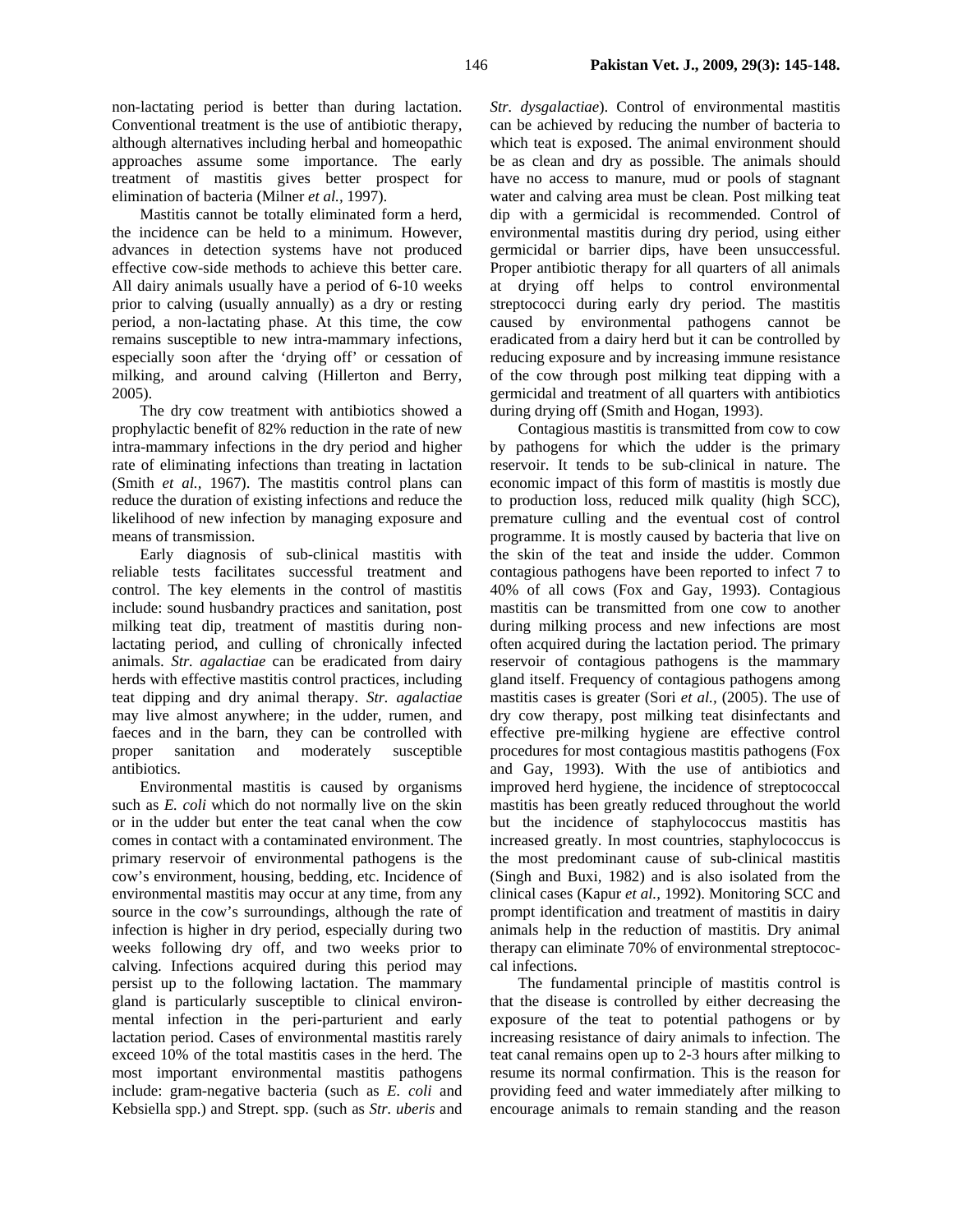for having freshly cleaned and bedded stalls when the cows do lie down. Injury to the teat muscle and/or keratin lining caused by crushing, inappropriate treatment or manipulation of the teat canal or form the development of teat end lesions associated with faulty milking equipment or chronic over milking can cause an increase in new infections. Post milking teat dipping in an antiseptic solution helps in the prevention of mastitis, the length of dipping period was related to the effectiveness of post-milking teat dipping as an aid in the prevention of sub-clinical mastitis in cows (Jafri, 1981). *S. aureus* and *Str. agalactiae* can be controlled by proper sanitation and with effective mastitis control practices.

Major pathogens cause high increase in mean milk SCC. The major pathogens i.e. streptococci spp., *S. aureus* and coliforms are responsible for most of clinical infections (Dohoo and Meek, 1982). Effective udder washing and drying, post-milking teat dip and drying, inter-cow hand-washing, and disinfection in the milking routine decrease risk of isolation of major pathogens of mastitis (Sori *et al.,* 2005).

Microorganisms colonizing the mammary gland e.g. *Corynebacterium bovis* or coagulase negative staphylococci (CNS) are minor pathogens or commensals. The minor pathogens include bacteria which are normal inhabitants of the teat canal and may be frequently isolated from milk samples, but which have limited pathological significance and seldom cause inflammation. Minor pathogens cause less increase in mean milk SCC. Environmental pathogens are most often responsible for clinical cases. Dry period antibiotic therapy can eliminate 70% of environmental streptococcal infections (Jones, 2006).

Developed countries like United Kingdom give consideration on following points for controlling mastitis; i) Treatment all cases of clinical mastitis promptly with an effective remedy to limit exposure and reduce duration. ii) Use of a longer acing antibiotic on all quarters of all cows at the end of the lactation to eliminate persisting infections and prevent new infections in the dry period to reduce duration and minimize exposure. iii) Culling all cows suffering from recurrent infection. iv) Dipping teats of all cows in an effective disinfectant after every milking to reduce exposure.

In addition to above, the following recommendations for mastitis control are necessary to carry out in Pakistani conditions. Routine mastitis detection through mastitis detection tests should be carried out. Any animal positive for sub-clinical mastitis should be separated and treatment should be started. For mastitis detection different tests can be used. The first streaks of milk should be observed for presence of clots, streaks of blood, milk may be off color or watery, all these indicate presence of mastitis. Surf field mastitis test (SFMT) is the most reliable, easy to carry out, quick

and cheap test for detection of sub-clinical mastitis in dairy animals (Muhammad *et al.,* 2005).

As the weaning is not practiced by most of dairy farmers in Pakistan and direct calf suckling is practiced from the dam udder, the calf during feeding often damages the udder and infection develops. During suckling the pathogens may get entry into the teat. Calf suckling must be avoided at all costs in dairy animals.

Due to rapid urbanization, in urban and peri-urban areas, dairy animals are kept in closed areas within the boundary walls of the house and animals get with very less open and covered area. In this type of housing, over crowding of animals results and chances of spread of disease increase. Proper ventilation and good sanitation at the farm building is necessary to decrease the exposure of pathogens to the mammary gland.

The milker's hand should be properly washed, dried and cleaned so that chances of spread of disease can be minimized. All milking utensils should also be clean and dry.

The floor conditions of the farm should be proper. Cemented/hard, smooth and dry floor is recommended for keeping dairy animals in covered areas. Soiled floor may be used for open areas in the farm. Uneven floors are harmful to the animals. During sitting and standing, the animal should feel comfortable. Similarly, dry bedding should be provided. The dung and urine should be removed immediately, as these are constant source of infections at the farm. Any bad odor within the animal shed indicates the infection. Lice, flies and ticks control strategies should be adapted. These are often vectors and carriers of the disease. Cracks and crevices at the farm are the breeding sites of ticks. Cool and humid places promote breeding of the flies. All cracks should be filled and any humid and wet place should be dried immediately.

#### **REFERENCES**

- Allore, H. G., 1993. A review of the incidence of the mastitis in buffaloes and cows. Pakistan Vet. J., 13: 1-7.
- Anwar, M. and A. Q. Chaudhary, 1983. Subclinical mastitis in buffaloes around Lahore. Pakistan Vet. J., 3: 142-145.
- Dohoo, I. R. and A. H. Meek, 1982. Somatic cell counts in bovine milk. Canadian Vet. J., 23: 119-125.
- Fox, L. K. and J. M. Gay, 1993. Contagious mastitis. Vet. Clin. North Amer., 9: 475-488.
- Hillerton, J. E. and E. A. Berry, 2005. Treating mastitis in the cow – a tradition or an archaism. J. Appl. Microbiol., 98: 1250-1255.
- Jafri, S. A., 1981. Prevention of mastitis in dairy cows by teat dipping in iodophor. Pakistan Vet. J., 1: 3- 4.
- Javaid, S. B., J. A. Gadahi, M. Khaskeli, M. B. Bhutto, S. Kumbher and A. H. Panhwar, 2009. Physical